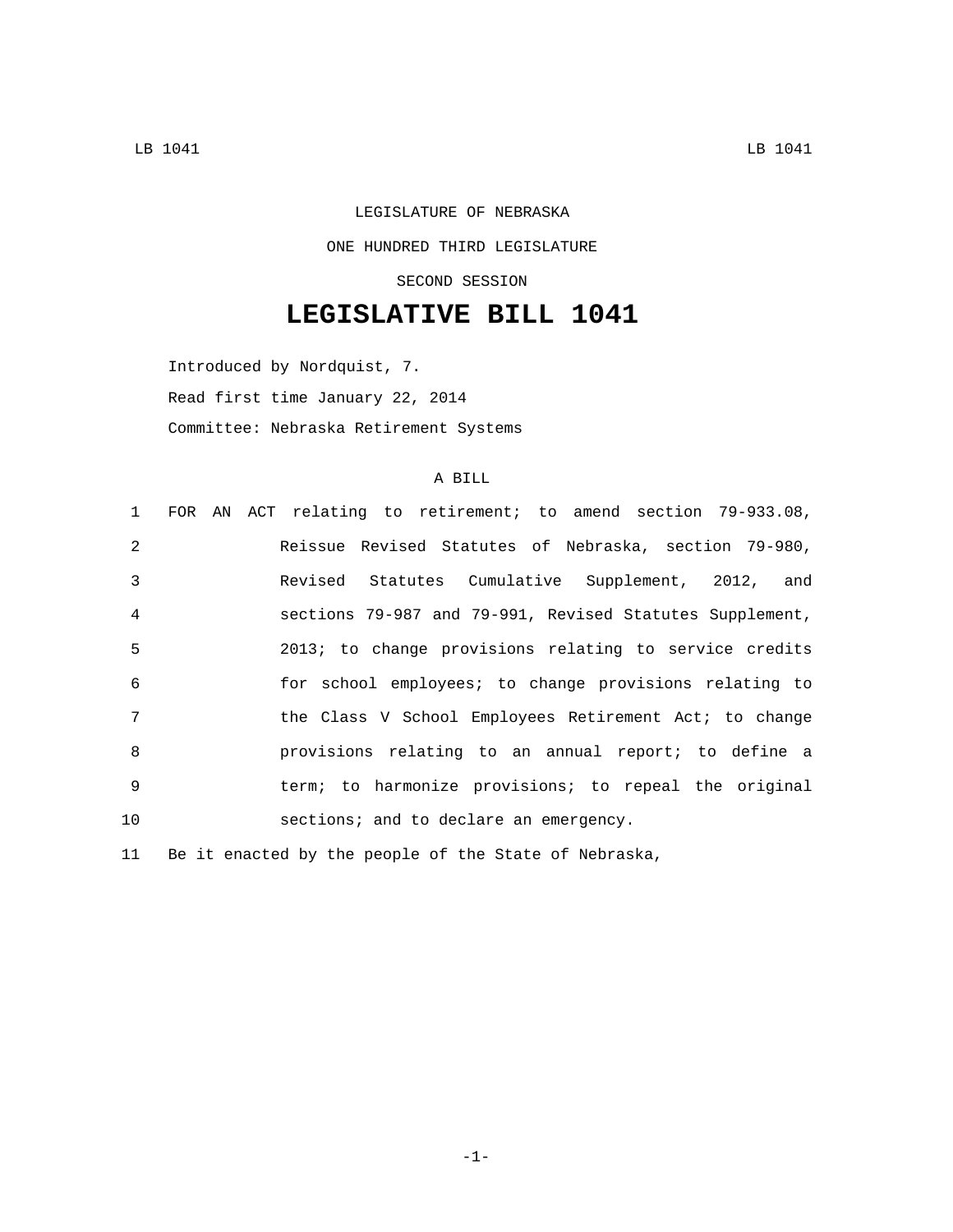Section 1. Section 79-933.08, Reissue Revised Statutes of 2 Nebraska, is amended to read: 79-933.08 (1) An employer and a school employee who became a member before July 1, 2014, and who has completed at least five years of creditable service plus eligibility and vesting credit or a school employee who became a member for the first time on or after July 1, 2014, who has ten or more years of creditable service may by agreement made in contemplation of retirement, to be effective within twelve months of the agreement, purchase service credit for such employee for not to exceed five years of creditable service. Such an agreement may be executed up to twelve months prior to the employee's retirement date. The agreement shall specify whether the school employee shall pay for the service credits, whether the employer shall pay for the service credits, or whether both the employee and employer shall share the cost of the service credits. Such service credits shall be purchased for an amount equal to the actuarial cost to the retirement system for allowing such additional 18 service credit to the employee.

 (2) Payment for such service credits shall be completed prior to the employee's termination of employment date and may be made through direct payment, installment payments, or an irrevocable deduction authorization. If payments are made on an installment basis, interest shall be charged at the rate of regular interest.

 (3) Compensation for the period of service purchased shall not be included in determining the member's final average

-2-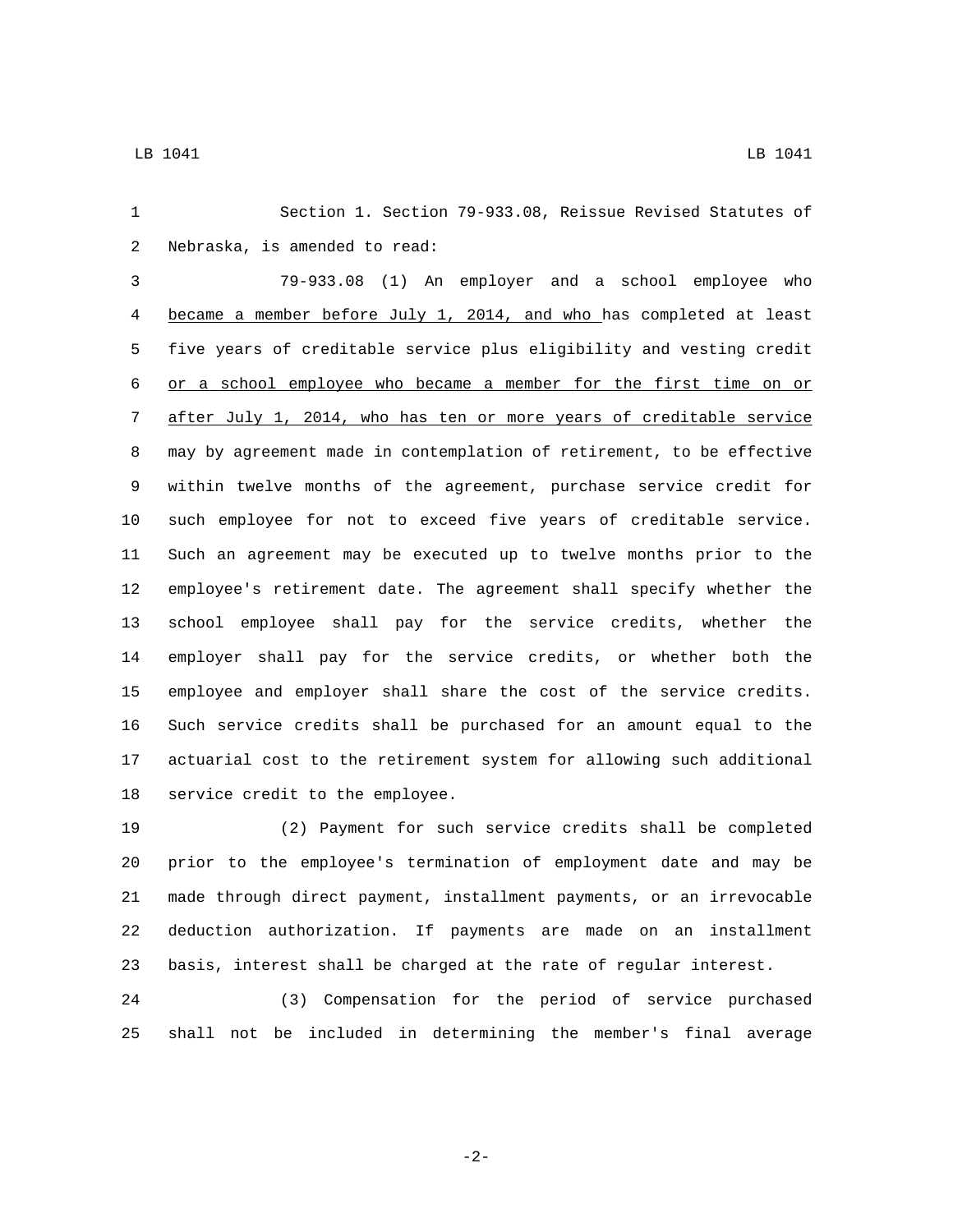1 compensation.

 (4) The retirement board shall credit funds collected pursuant to this section to the Contingent Account pending the employee's retirement. If the employee does not retire within twelve months after the signing of the agreement made pursuant to this section, such funds shall be refunded, excluding interest earned, and the employee shall not be given credit for the service credit 8 attempted to be purchased.

 Sec. 2. Section 79-980, Revised Statutes Cumulative 10 Supplement, 2012, is amended to read:

 79-980 (1) At any time that the retirement system consists of only one Class V school district, the general administration of the retirement system is hereby vested in the board of education. The board shall appoint, by a majority of all its members, ten trustees to serve as executive officers to administer the Class V School Employees Retirement Act. Such trustees shall consist of (a) the superintendent of schools, as ex officio trustee, (b) four members of the retirement system, two from the certificated staff, one from the classified staff, and one from the annuitants, (c) three members of the board of education, and (d) two trustees who are business persons qualified in financial affairs and who are not members of the retirement system. The trustees shall serve without compensation, but they shall be reimbursed from the funds of the retirement system for expenses that they may incur through service on the board of trustees as provided in sections 81-1174 to 81-1177. A

-3-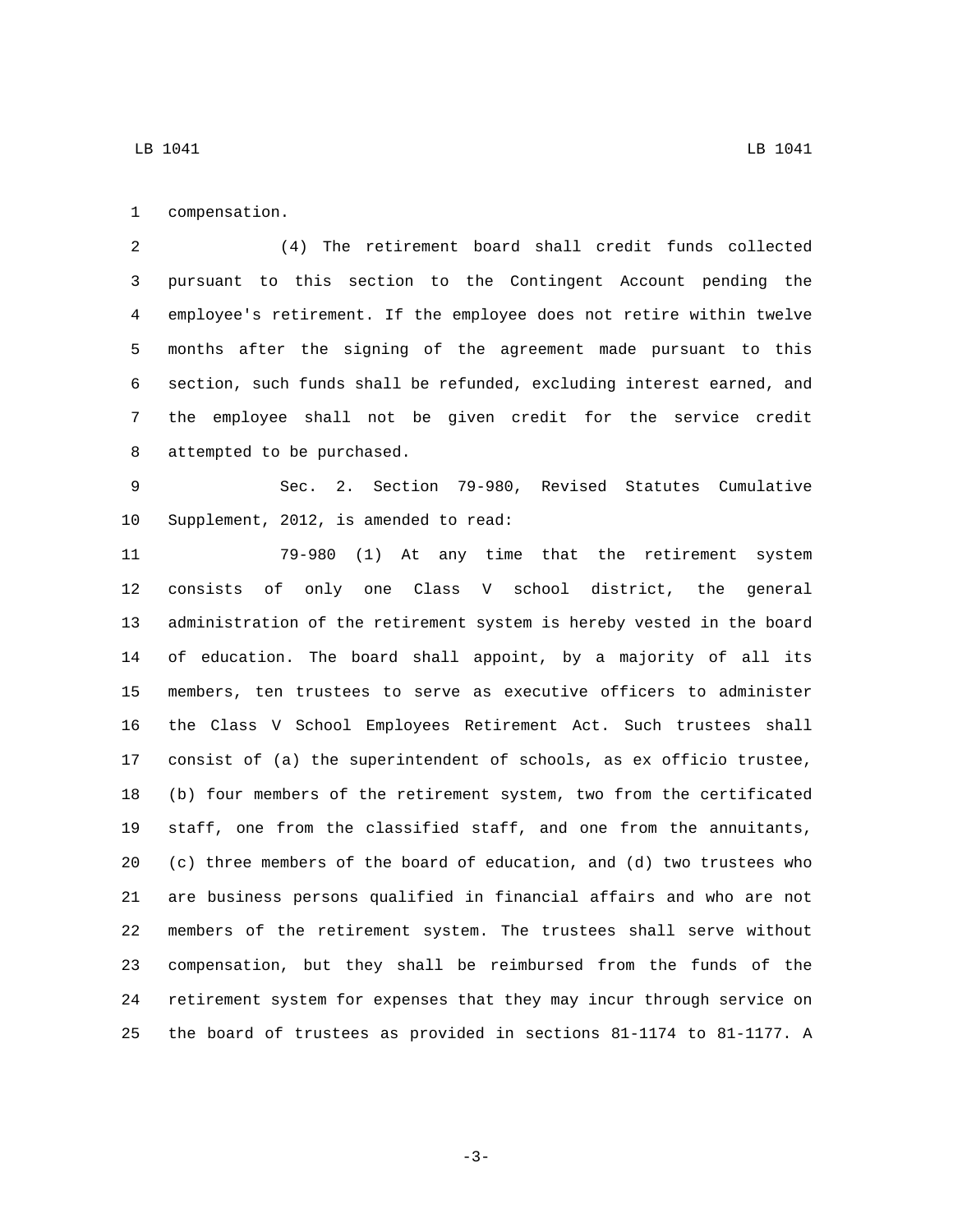trustee shall serve until a successor qualifies, except that trustees who are members of the retirement system or members of the board of education shall be disqualified as trustees immediately upon ceasing to be a member of the retirement system or of the board of education. Each trustee shall be entitled to one vote on the board of trustees, and six trustees shall constitute a quorum for the transaction of any business. The trustees who are appointed from the board of education and the membership shall be appointed for each fiscal year. The two trustees who are not members of the board of education or of the retirement system shall be appointed for three fiscal years each. The trustees and the administrator of the retirement system shall administer the retirement system in compliance with the tax- qualification requirements applicable to government retirement plans under section 401(a) of the Internal Revenue Code, as defined in section 49-801.01, including: Section 401(a)(9) of the Internal Revenue Code relating to the time and manner in which benefits are 17 required to be distributed, including the incidental death benefit distribution requirement of section 401(a)(9)(G) of the Internal Revenue Code; section 401(a)(25) of the Internal Revenue Code relating to the specification of actuarial assumptions; section 401(a)(31) of the Internal Revenue Code relating to direct rollover distributions from eligible retirement plans; and section 401(a)(37) of the Internal Revenue Code relating to the death benefit of a member whose death occurs while performing qualified military service. No member of the board of education or trustee shall be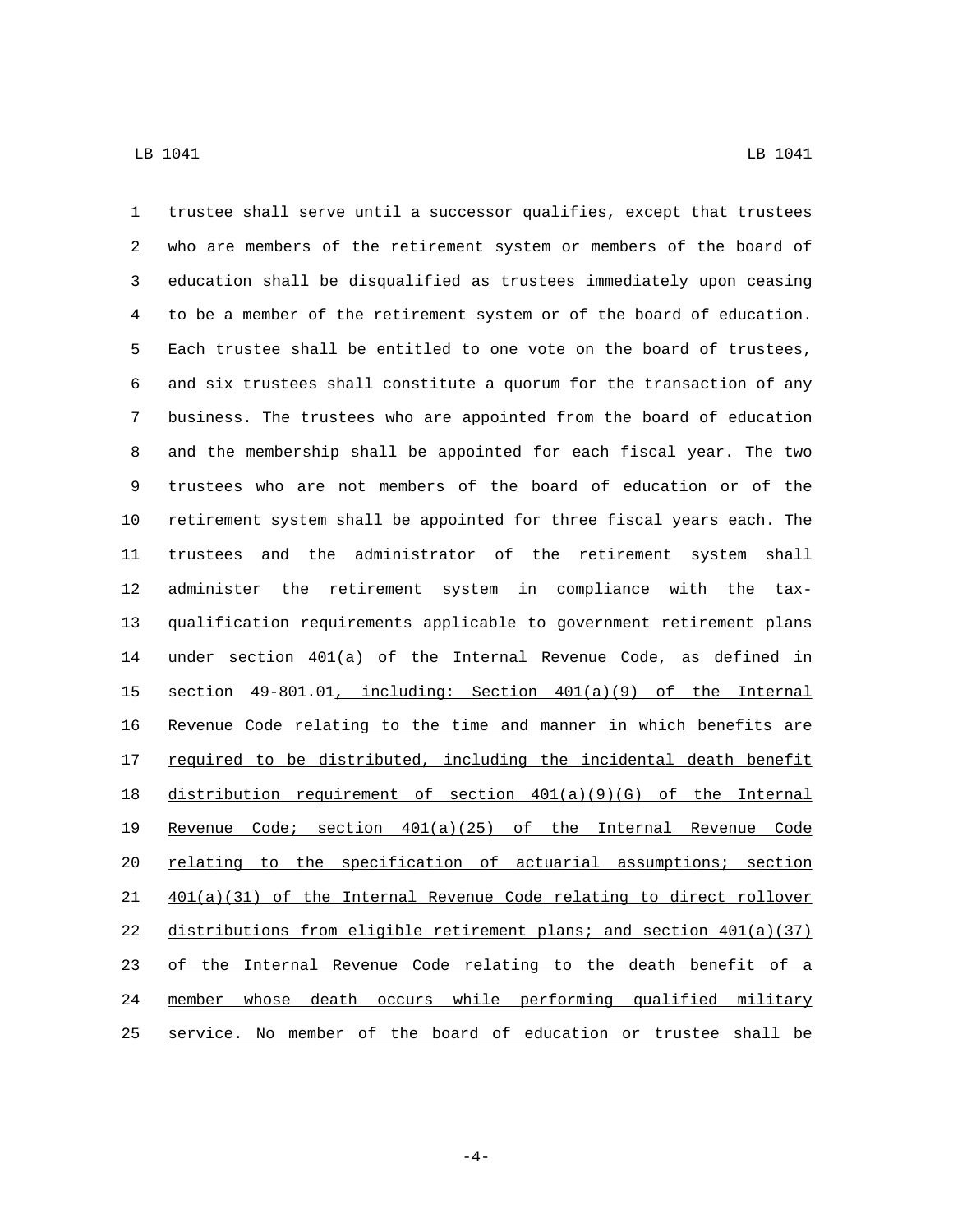personally liable, except in cases of willful dishonesty, gross negligence, or intentional violations of law, for actions relating to 3 his or her retirement system duties.

 (2) At any time that the retirement system consists of more than one Class V school district, the general administration of the retirement system is hereby vested in a Class V Retirement System Board composed of three members of the school board for each participating Class V school district. The board shall appoint, by a majority of all its members, trustees to serve as executive officers to administer the Class V School Employees Retirement Act. Such trustees shall consist of (a) the superintendent of each participating Class V school district, as ex officio trustees, (b) four members of the retirement system, two from the certificated staff, one from the classified staff, and one from the annuitants, (c) three members of the board, and (d) two trustees who are business persons qualified in financial affairs and who are not members of the retirement system. The trustees who are appointed from the board and the membership shall, to the extent feasible, be appointed equally from each participating Class V school district. The trustees shall serve without compensation, but they shall be reimbursed from the funds of the retirement system for expenses that they may incur through service on the board of trustees as provided in sections 81-1174 to 81-1177. A trustee shall serve until a successor qualifies, except that trustees who are members of the retirement system or members of the board shall be disqualified as trustees

-5-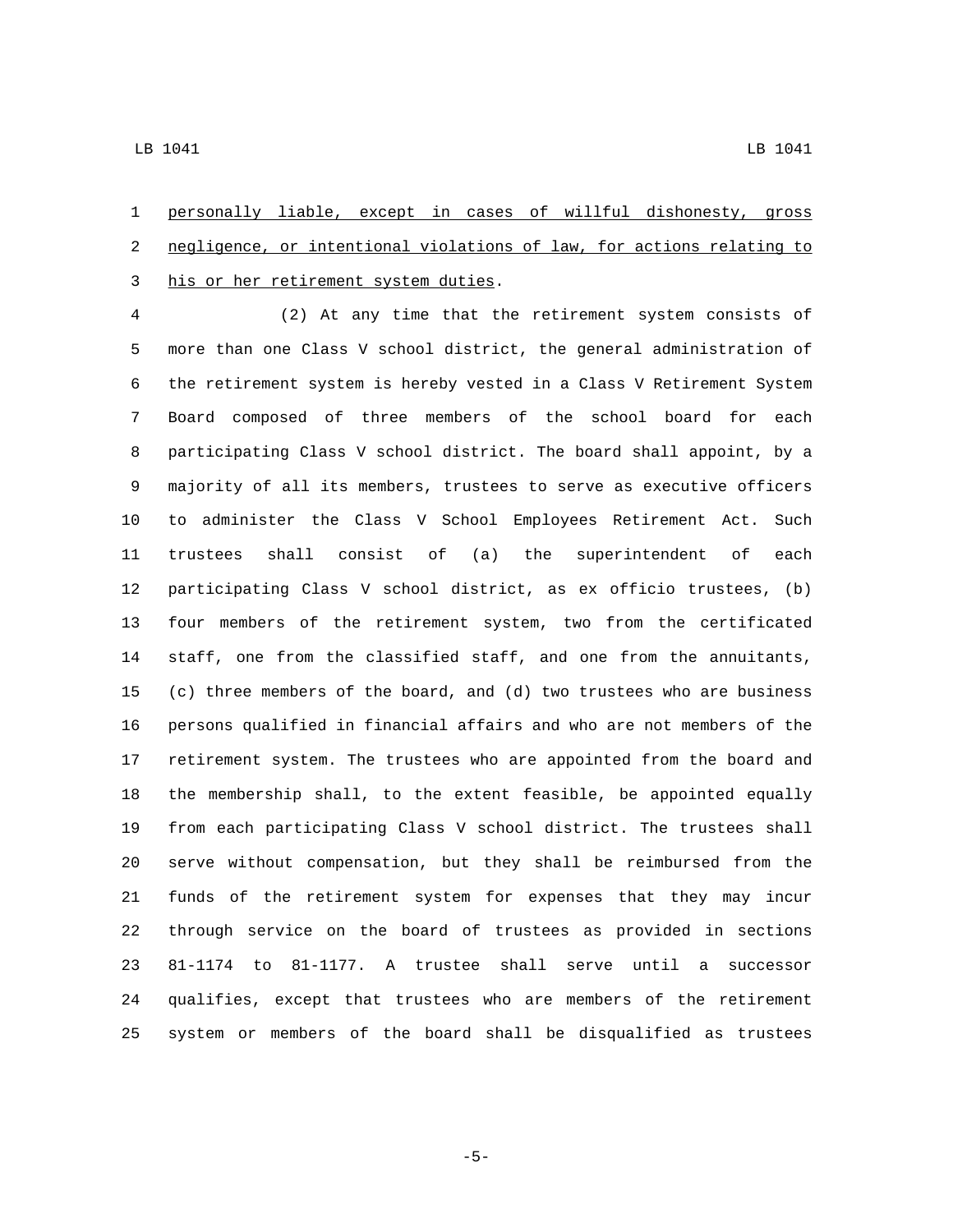immediately upon ceasing to be a member of the retirement system or of the board. Each trustee shall be entitled to one vote on the board of trustees, and six trustees shall constitute a quorum for the transaction of any business. The trustees who are appointed from the board and the membership shall be appointed for each fiscal year. The two trustees who are not members of the board or of the retirement system shall be appointed for three fiscal years each. The trustees and the administrator of the retirement system shall administer the retirement system in compliance with the tax-qualification requirements applicable to government retirement plans under section 401(a) of the Internal Revenue Code, as defined in section 49-801.01, including: Section 401(a)(9) of the Internal Revenue Code relating to the time and manner in which benefits are required to be distributed, including the incidental death benefit distribution requirement of 15 section  $401(a)(9)(G)$  of the Internal Revenue Code; section  $401(a)(16)$  $401(a)(25)$  of the Internal Revenue Code relating to the specification of actuarial assumptions; section 401(a)(31) of the Internal Revenue Code relating to direct rollover distributions from eligible retirement plans; and section 401(a)(37) of the Internal Revenue Code relating to the death benefit of a member whose death occurs while 21 performing qualified military service. No member of the Class V Retirement System Board or trustee shall be personally liable, except in cases of willful dishonesty, gross negligence, or intentional violations of law, for actions relating to his or her retirement 25 system duties.

-6-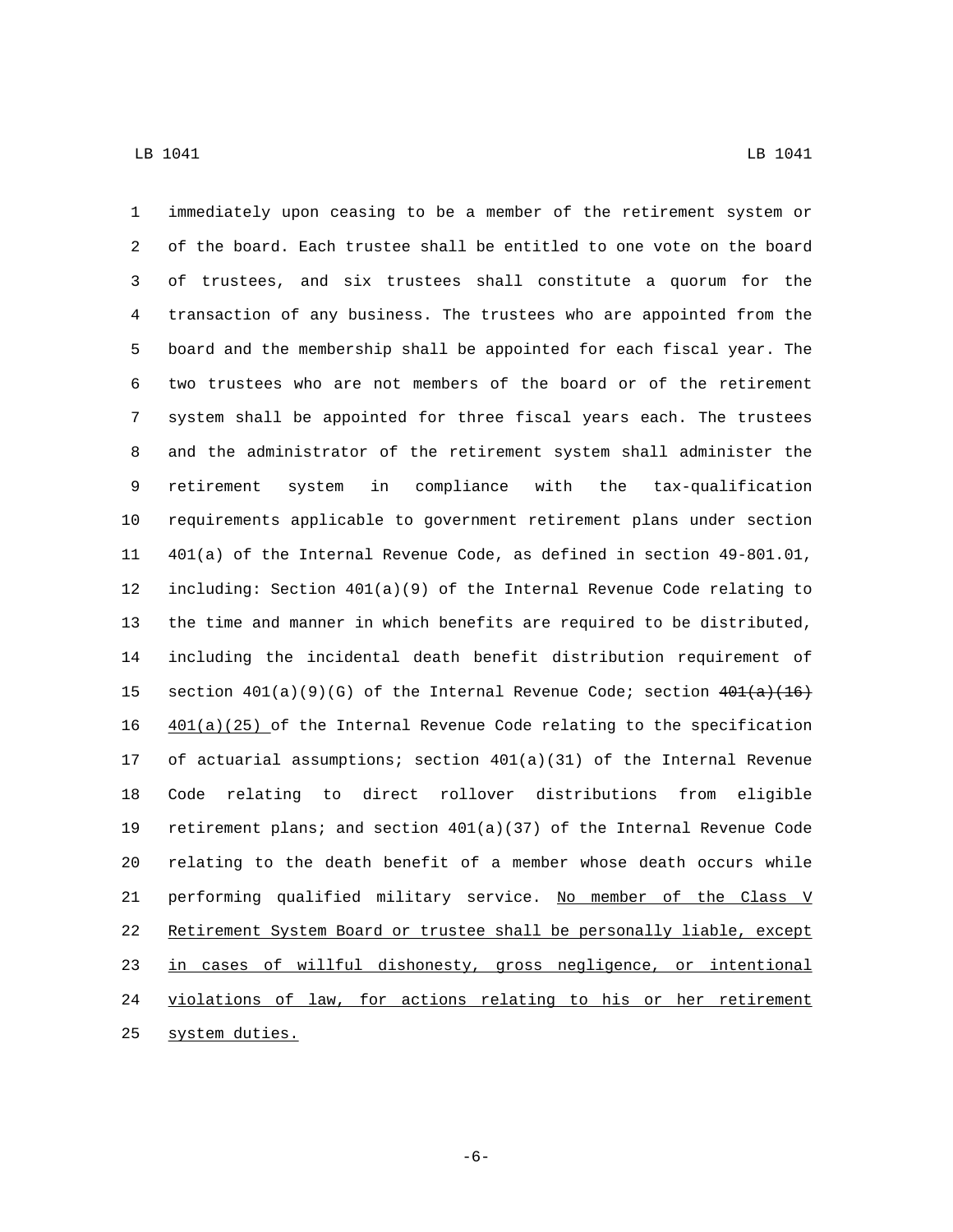Sec. 3. Section 79-987, Revised Statutes Supplement, 2 2013, is amended to read:

 79-987 (1) An annual audit of the affairs of the retirement system shall be conducted. At the option of the board, such audit may be conducted by a certified public accountant or the Auditor of Public Accounts. The costs of such audit shall be paid from funds of the retirement system. A copy of such audit shall be 8 filed with the Auditor of Public Accounts.

9 (2) Beginning March 31, 2012, and each March 31 1, 2015, and each March 1 thereafter, if such retirement plan is a defined 11 benefit plan, the trustees board of a retirement system established pursuant to section 79-979 shall cause to be prepared an annual report and the administrator shall file the same with the Public Employees Retirement Board and submit to the members of the Nebraska Retirement Systems Committee of the Legislature a copy of such report. The report submitted to the committee shall be submitted electronically. The report shall consist of a full actuarial analysis of each such retirement plan established pursuant to section 79-979. The analysis shall be prepared by an independent private organization or public entity employing actuaries who are members of the American Academy of Actuaries and meet the academy's qualification standards to render a statement of actuarial opinion, and which organization or entity has demonstrated expertise to perform this type of analysis and is unrelated to any organization offering investment advice or which provides investment management services to the retirement plan.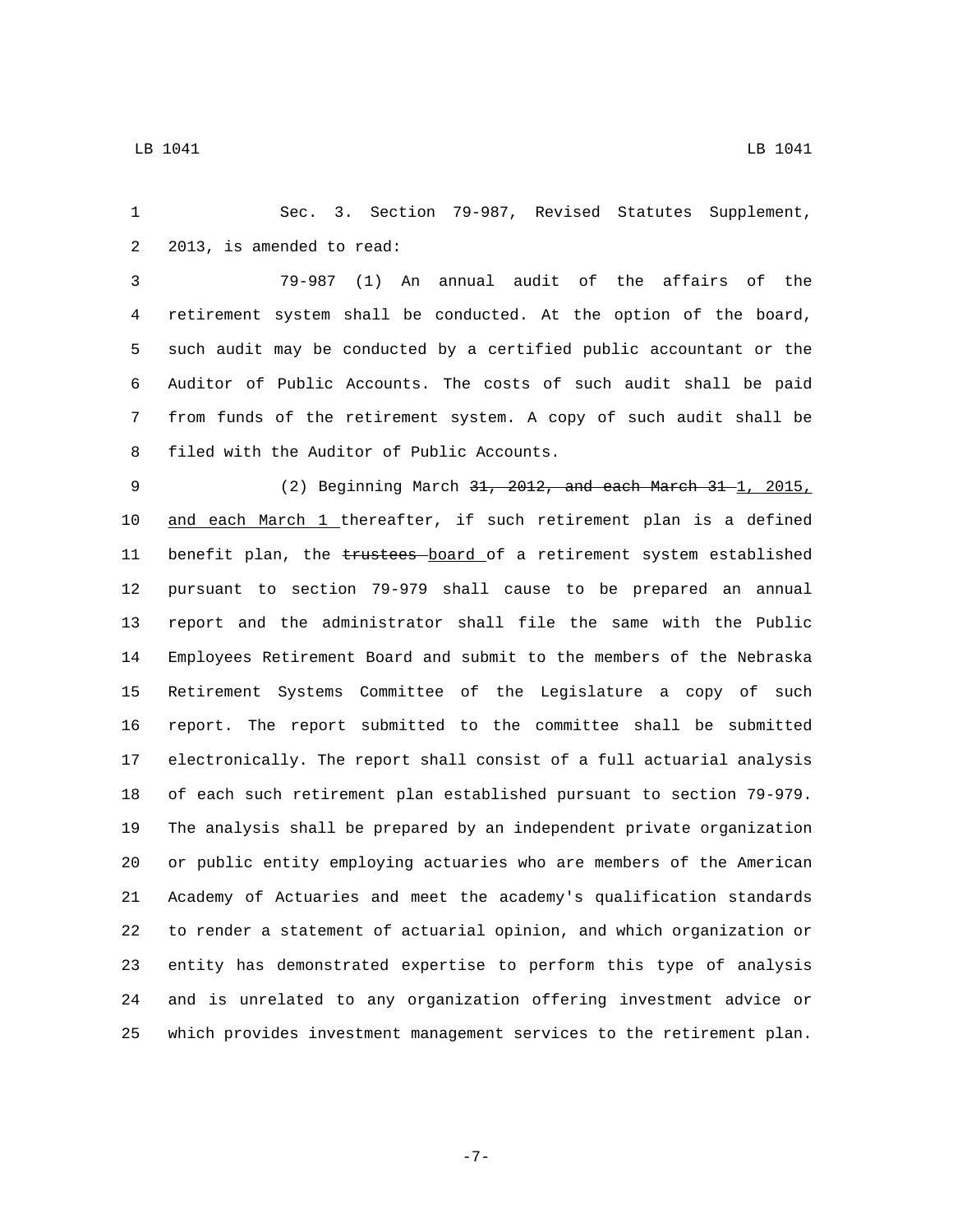The report shall be presented to the Nebraska Retirement Systems 2 Committee of the Legislature at a public hearing.

 Sec. 4. Section 79-991, Revised Statutes Supplement, 2013, is amended to read:4

 79-991 (1) An employee who becomes a member without prior service credit may purchase prior service credit, not to exceed the lesser of ten years or the member's years of membership service, for the period of service the member was employed by a school district or by an educational service unit and which is not used in the calculation of any retirement or disability benefit having been paid, being paid, or payable in the future to such member under any defined benefit retirement system or program maintained by such other school district or educational service unit. The purchase of prior service credit shall be made in accordance with and subject to the following 15 requirements:

 (a) A member who desires to purchase prior service credit shall make written application to the administrator of the retirement system that includes all information and documentation determined by the administrator as necessary to verify the member's prior service and qualification to purchase the prior service credit. Such application shall include the member's written authorization for the administrator to request and receive from any of the member's former employers verification of the member's prior service, salary, and other information for determining the member's eligibility to purchase prior service credit. Before prior service credit may be

-8-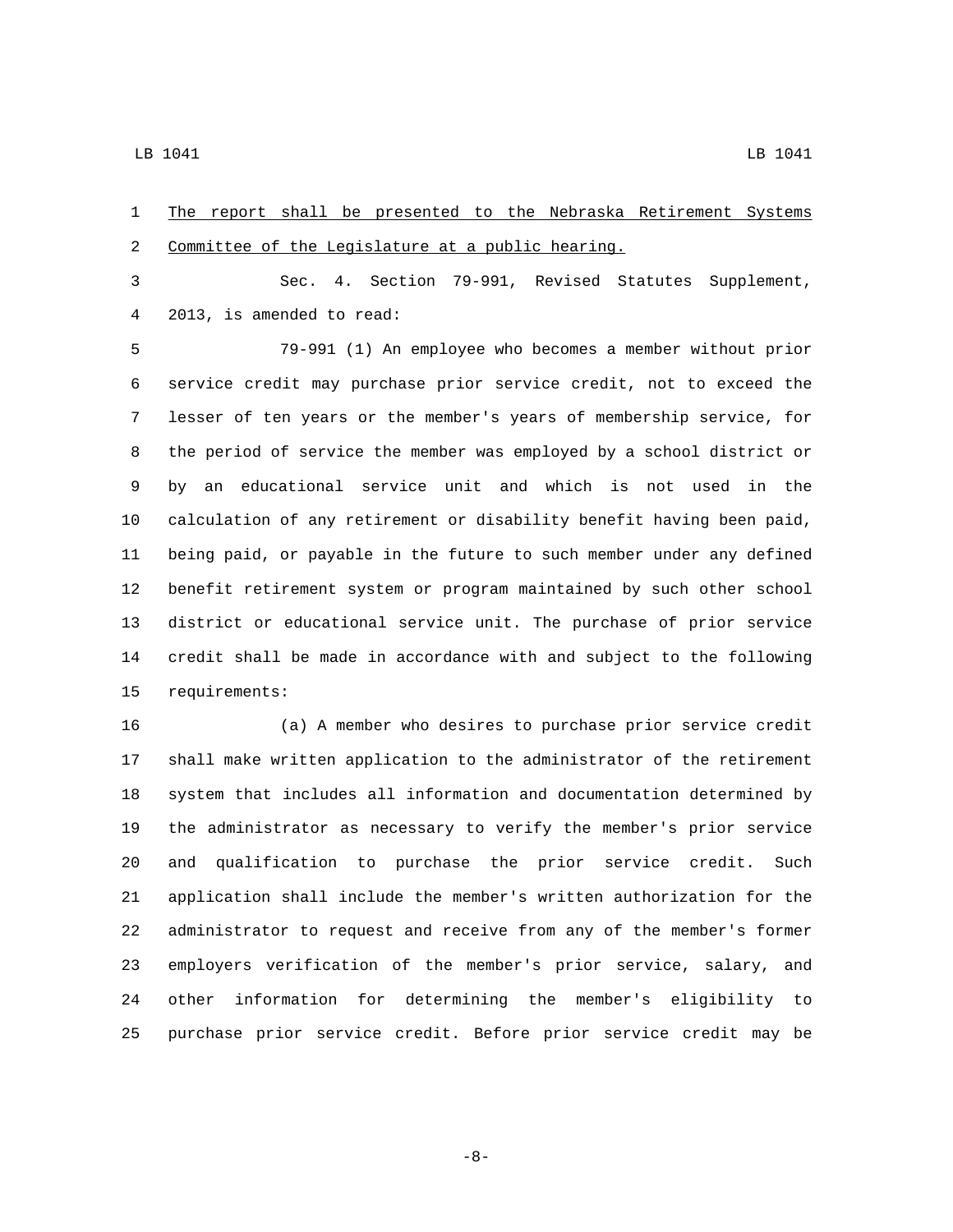LB 1041 LB 1041

 member's salary in each year with the other school district or educational service unit and confirmation that the prior service to be purchased by the member is not also credited in the calculation of a retirement or disability benefit for such member under another defined benefit retirement system or program. The member's application to purchase prior service credit may be made at any time before the fifth anniversary of the member's membership in the retirement system or, if earlier, the member's termination of 10 employment with the school district;

 (b) The member shall pay to the retirement system the total amount he or she would have contributed to the retirement system had he or she been a member of the retirement system during the period for which prior service is being purchased, together with interest thereon as determined using the rate of interest established by the board for interest on such purchases of prior service credit. Such payment shall be based on the most recent years' salary the member earned in another school district or educational service unit if the salary is verified by the other school district or educational service unit or, if not, the payment shall be based on the member's 21 annual salary at the time he or she became a member;

 (c) Payments by the member for the purchase of the prior service credit shall be paid as the trustees may direct through direct payments to the retirement system or on an installment basis pursuant to a binding irrevocable payroll deduction authorization

-9-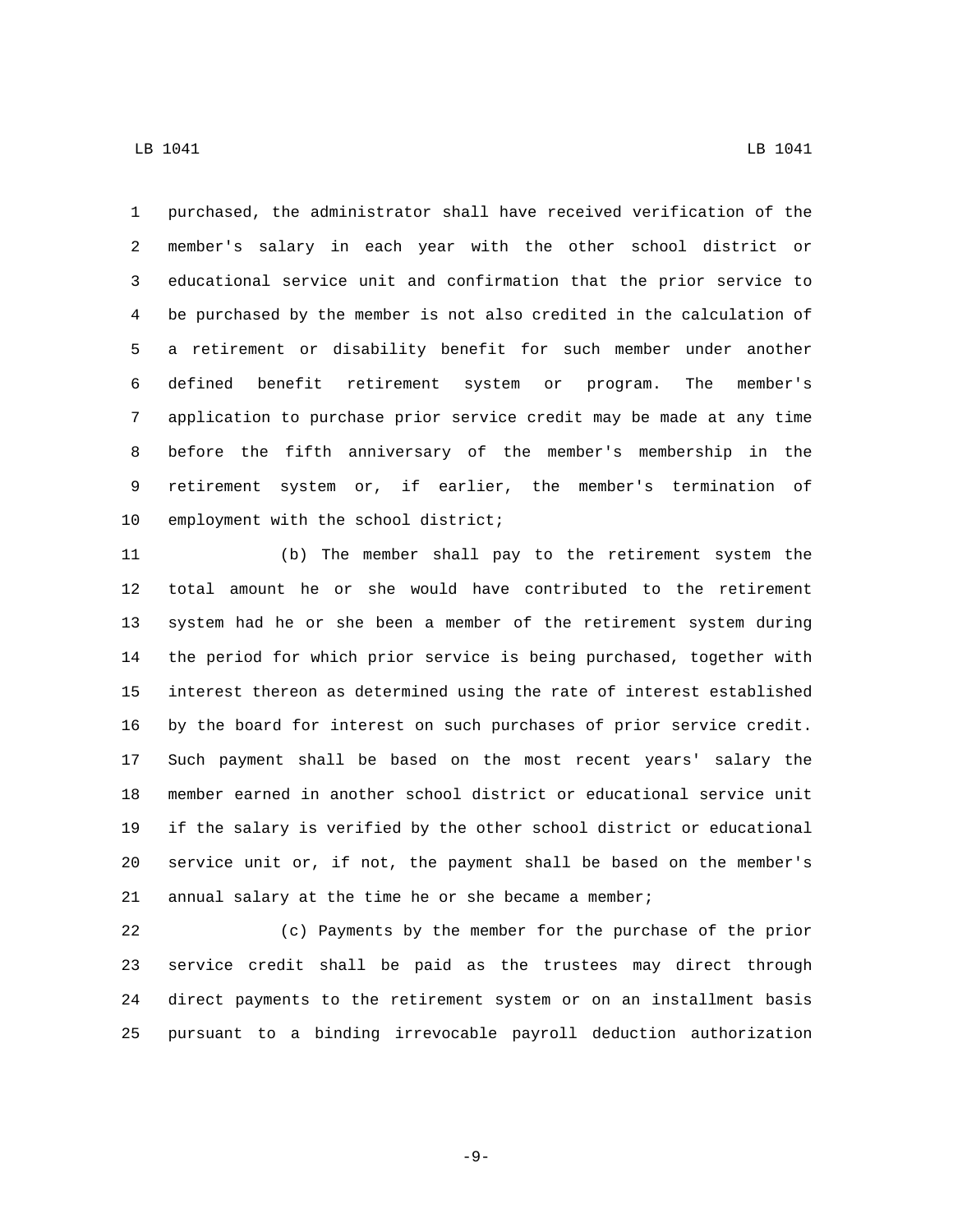between the member and the school district over a period not to exceed five years from the date of membership. Interest on delayed payments shall be at the rate of interest established by the board for determining interest on delayed payments by members to the retirement system. In the event the member terminates employment with the school district for any reason before full payment for the prior service has been made, the remaining installments shall be immediately due and payable to the retirement system. Prior service credit may be purchased only in one-tenth-year increments, and if payments are made on an installment basis, the prior service will be credited only as payment has been made to the retirement system. If the prior service to be purchased by the member exceeds the member's membership service at the time of application or any subsequent date, such excess prior service shall be credited to the member only as the member completes and is credited additional membership service, in one-tenth-year increments, notwithstanding the member's payment for such prior service credit. If the member retires or terminates employment before completing sufficient membership service to permit all of the excess prior service that has been purchased by the member to be credited to such member, the retirement system shall refund to the member, or to the member's beneficiary if the member's termination is due to his or her death, the payments that have been made to the retirement system for such uncredited prior service, together with regular interest on such refund; and

(d) The school district shall contribute to the

 $-10-$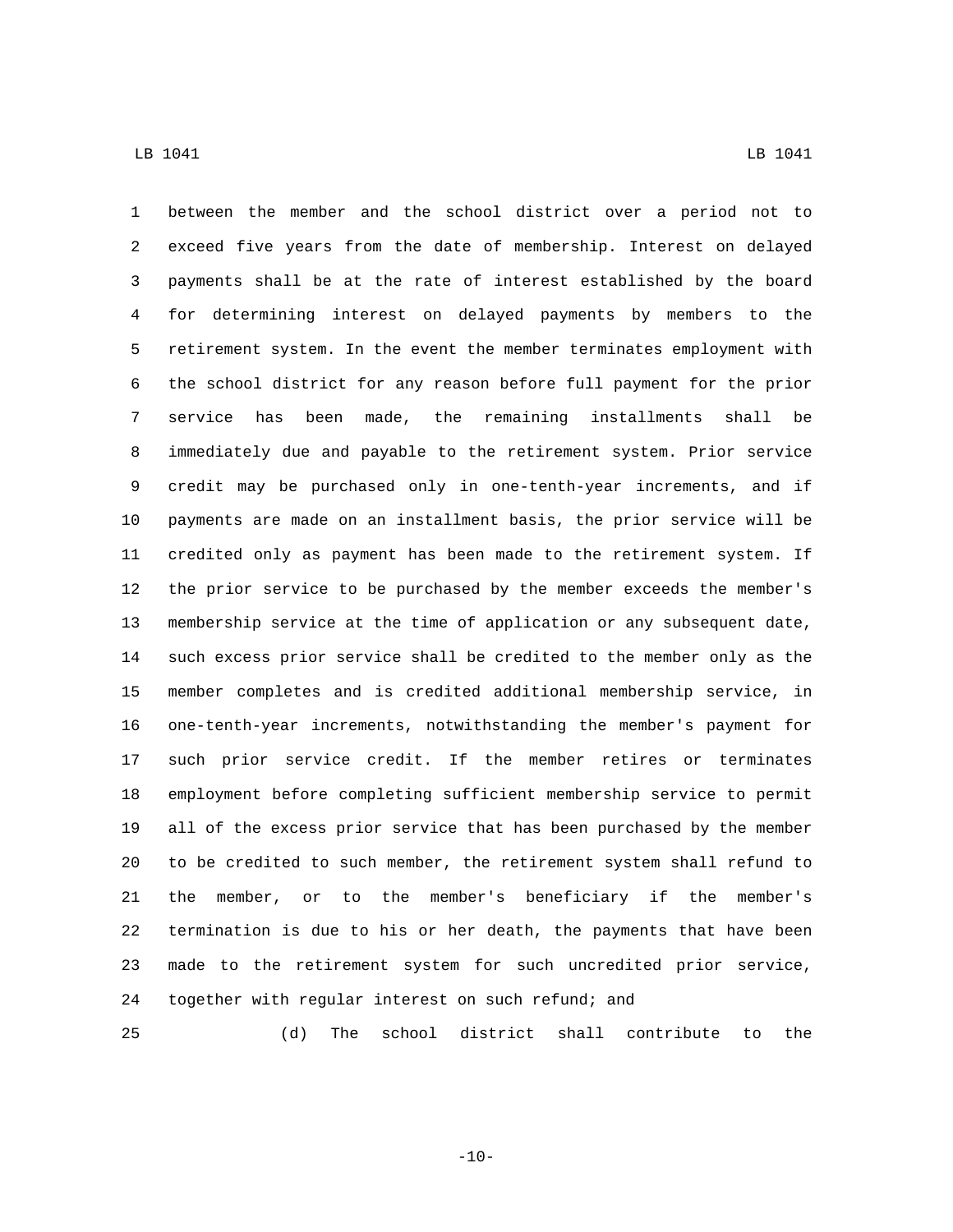retirement system an amount equal to the amount paid by each member for the purchase of prior service credit at the time such payments 3 are made by such member.

 (2) Any member having five or more years of creditable 5 service, excluding Any employee who became a member before July 1, 2014, who has five or more years of creditable service and any 7 employee who became a member for the first time on or after July 1, 2014, who has ten or more years of creditable service, excluding in either case years of prior service acquired pursuant to section 79-990, 79-994, 79-995, or 79-997, or subsection (1) of this section, may elect to purchase up to a total of five years of additional creditable service under the retirement system, and upon such purchase the member shall be given the same status as though he or she had been a member of the retirement system for such additional number of years, except as otherwise specifically provided in the Class V School Employees Retirement Act. Creditable service may be purchased only in one-tenth-year increments. The amount to be paid to the retirement system for such creditable service shall be equal to the actuarial cost to the retirement system of the increased benefits attributable to such additional creditable service as determined by the retirement system's actuary at the time of the purchase pursuant to actuarial assumptions and methods adopted by the trustees for this purpose. The election to purchase additional creditable service may be made at any time before the member's termination of employment, and all payments for the purchase of such creditable service must be

-11-